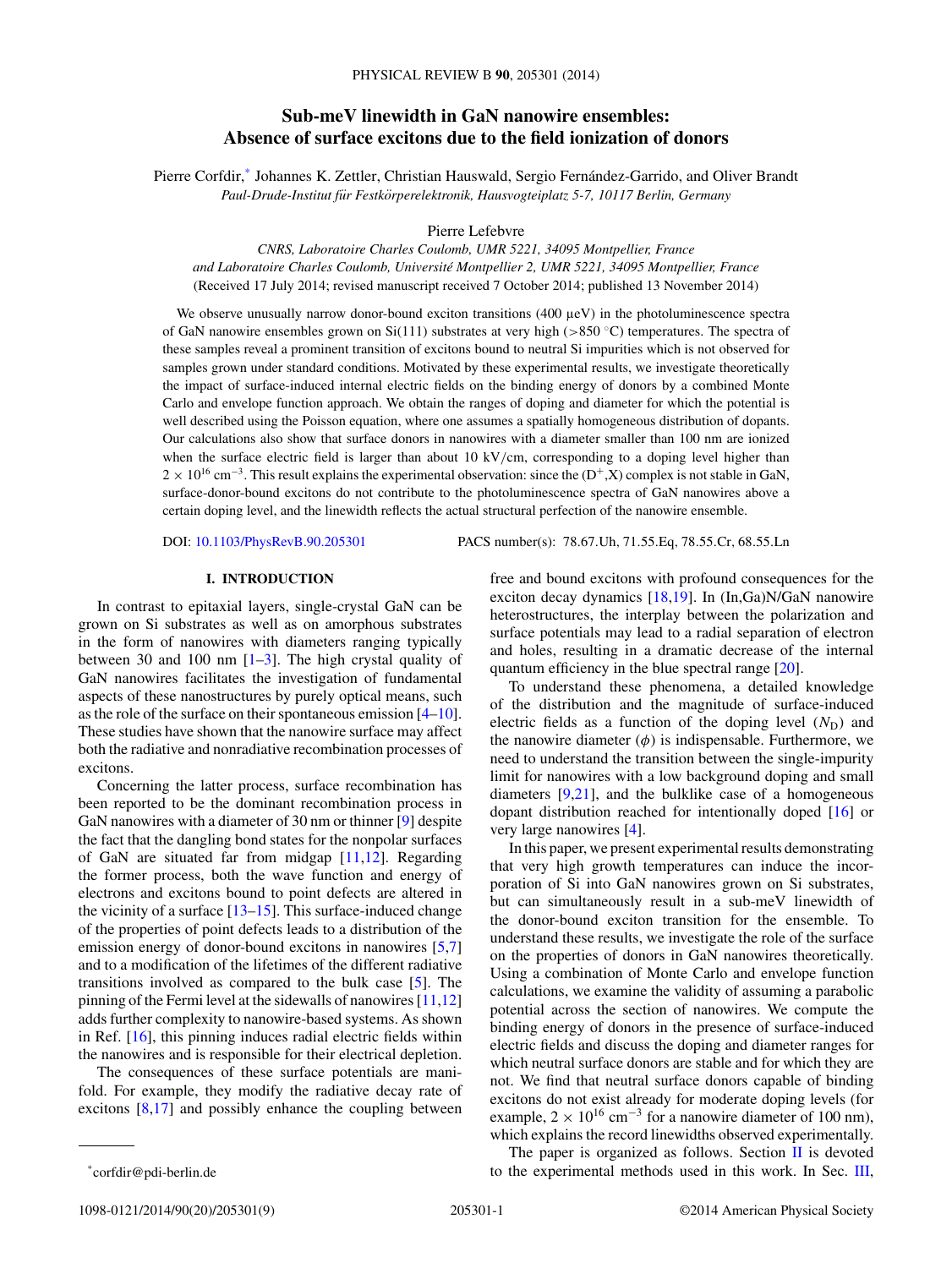<span id="page-1-0"></span>the photoluminescence spectra of GaN nanowires grown on Si at a temperature of  $875^{\circ}$ C are presented. In Sec. [IV,](#page-3-0) we present Monte Carlo simulations which provide the range of values for  $\phi$  and  $N_D$  for which it is valid to approximate the radial potential across a nanowire by a parabola. In Sec. [V,](#page-5-0) we calculate the binding energy of donors located at the nanowire surface, in the presence of surface-induced electric fields. In Sec. [VI,](#page-6-0) we compare the results of our calculations with the experiments in Sec. III. Finally, we present our conclusions in Sec. [VII.](#page-7-0)

# **II. EXPERIMENTAL DETAILS**

The nanowire ensembles studied here formed spontaneously during plasma-assisted molecular beam epitaxy of GaN on  $Si(111)$  substrates  $[22-25]$ . The as-received substrates were etched in diluted (5%) HF for 2 min. Prior to growth, the substrates were annealed in the growth chamber for 30 min at 880  $\degree$ C. After this process, the 7  $\times$  7 surface reconstruction characteristic of a clean Si(111) surface appeared upon cooling to temperatures below 860 ◦C. Subsequently, the substrate temperature was set to the desired value for growth, and the substrate was exposed to the N plasma for 10 min before opening the Ga shutter to induce the spontaneous formation of GaN nanowires. A series of samples was prepared using growth temperatures between 785 and 875 ◦C. For all samples the active N flux provided by the radio frequency N plasma source was kept constant at  $7.7 \times 10^{14}$  s<sup>-1</sup> cm<sup>-2</sup>. In contrast, the impinging Ga flux provided by a solid-source effusion cell was increased from  $1.8 \times 10^{14}$  to  $3.1 \times 10^{15}$  s<sup>-1</sup> cm<sup>-2</sup> to compensate for the exponential increase in Ga desorption with increasing temperature  $[26]$ . Due to the high Ga desorption rate, the actual growth conditions were invariably N-rich as required for the spontaneous formation of GaN nanowires by molecular beam epitaxy [\[27\]](#page-8-0). The nanowires thus obtained have average lengths of 2–3  $\mu$ m, mean diameters of 50 nm, and comparable densities  $(5 \times 10^{9} \text{ cm}^{-2})$  and coalescence degrees [\[28\]](#page-8-0). These morphological properties are spatially homogeneous on a macroscopic (cm) scale. The same applies to the spectral position, linewidth, and intensity of the donorbound and free exciton transitions.

Photoluminescence spectroscopy was performed by exciting these GaN nanowire ensembles with the 325 nm line of a continuous-wave HeCd laser. The laser beam was attenuated with neutral density filters to a power of about 15 nW and was focused to a 1 µm spot using a near-UV objective with a numerical aperture of 0.45. We estimate that about 50 nanowires are excited simultaneously. The PL signal was collected using the same objective and dispersed by a monochromator with 80 cm focal length and gratings with 600 or 2400 lines*/*mm. For the experiments with the 2400 lines*/*mm grating, the spectral resolution was about 250 µeV. The dispersed signal was detected by a UV-sensitized liquid-nitrogen-cooled charge-coupled device.

# **III. DONOR-BOUND EXCITON TRANSITIONS FROM A GaN NANOWIRE ENSEMBLE WITH SUB-meV LINEWIDTH**

Figure  $1(a)$  shows the low-temperature (10 K) photoluminescence spectrum of two ensembles of GaN nanowires formed at a growth temperature of 815 and 875 °C. The spectrum of the nanowire sample grown at  $815\textdegree C$  is dominated by a line centered at 3.4711 eV originating from the recombination of A excitons bound to neutral O donors on N sites  $[(O^0, X_A)].$ The shoulders on the high-energy side of the  $(O^0, X_A)$  line are due to the emission from B excitons bound to neutral O donors  $[(O^0, X_B)]$  at 3.4743 eV and from free A excitons  $(X_A)$  at



FIG. 1. (Color online) (a) Photoluminescence spectra at 10 K of GaN nanowire ensembles grown at 815 and 875 ◦C on Si(111) and normalized to the intensity of the  $(O^0, X_A)$  transition. The values in parentheses indicate the full width at half maximum of the lines related to donor-bound A excitons. (b) Photoluminescence spectra at 10 K of GaN nanowire ensembles grown at 815 (blue line), 855 (green line), and 875 °C (red line) on Si(111). The spectra are normalized to the intensity of the ( $D^0$ , $X_A$ ) transition. Due to the low spectral resolution of 1 meV used for recording these spectra, the  $(O^0, X_A)$  and the  $(Si^0, X_A)$  transitions are not resolved.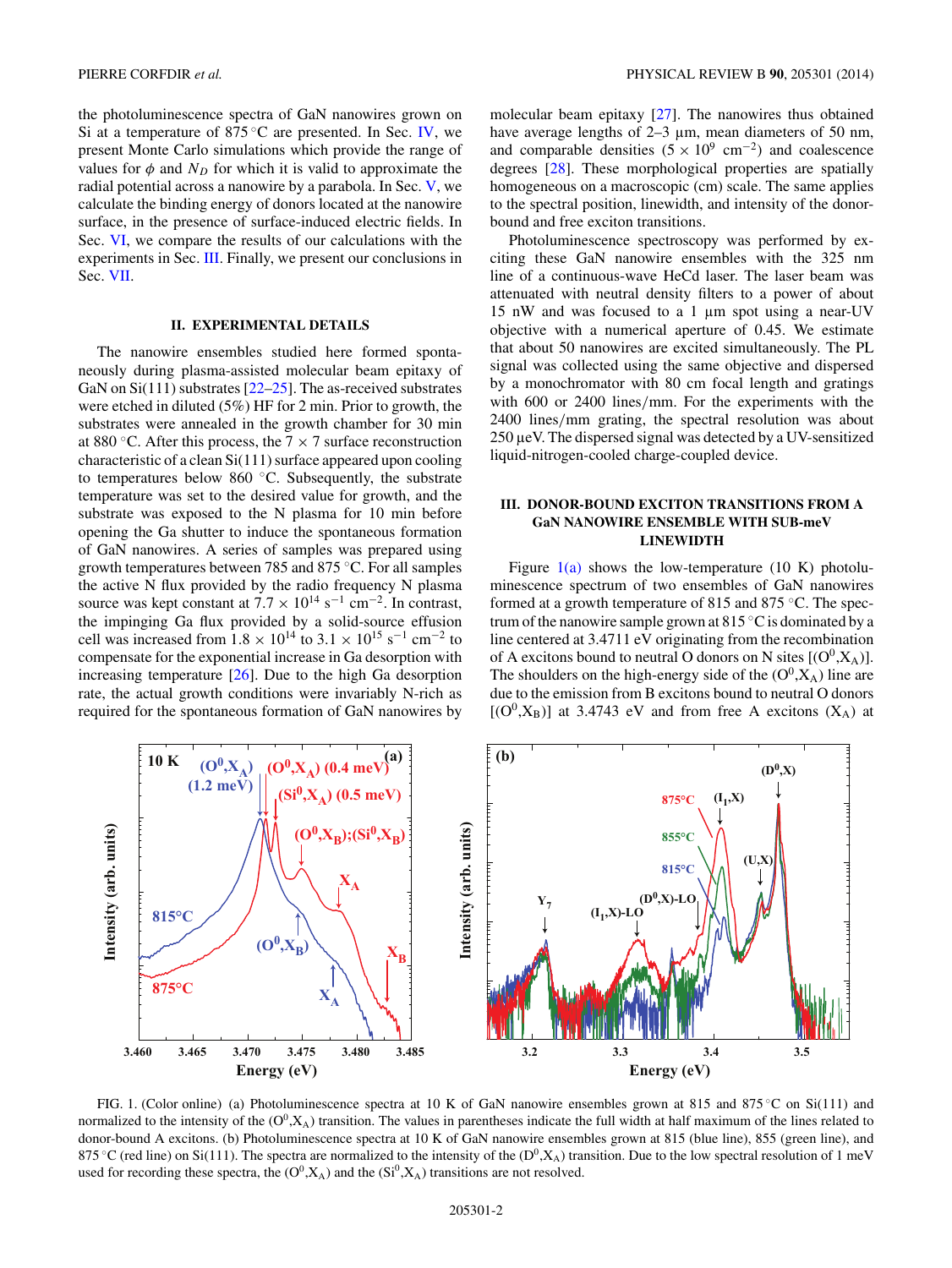

FIG. 2. (Color online) Evolution of the intensity ratio of the transitions from excitons bound to  $I_1$  stacking faults and neutral donors  $[I_{(I_1,X)}/I_{(D^0,X)}]$  at 10 K with growth temperature. The dashed line indicates the growth temperature above which Si melt-back etching is systematically observed. The inset shows a cross-sectional scanning electron micrograph of a pit caused by the melt-back etching of the Si substrate.

3.4775 eV. The energy position of the free A exciton confirms that the net strain in our nanowire ensemble is virtually zero  $[1,5-7,29]$  $[1,5-7,29]$ . Despite this fact, the  $(O<sup>0</sup>, X<sub>A</sub>)$  line exhibits a full width at half maximum of 1.2 meV. This broadening arises from both the microstrain introduced by nanowire coalescence [\[30,31\]](#page-8-0) and the modification of the energy and the wave function of neutral donors and donor-bound excitons by the surface, as discussed in Refs. [\[5,7\]](#page-7-0). In complete contrast, the spectrum of the nanowire sample grown at  $875^{\circ}$ C exhibits two well-resolved donor-bound exciton transitions less than 1 meV apart and less than 0.5 meV in width. The energy separation of these two lines identifies the one at higher energy (3.4725 eV) as originating from the recombination of A excitons bound to neutral Si donors on Ga sites  $[(Si^0, X_A)].$ 

Figure  $1(b)$  shows the spectra of these two and an additional sample grown at intermediate temperature over an extended spectral range. On the lower energy side of the  $(D^0, X_A)$ transition, we observe the so-called  $(U,X)$  band at 3.45 eV [\[5,7\]](#page-7-0), the emission from excitons bound to  $I_1$  basal plane stacking faults at 3.41 eV  $[(I_1,X)]$  [\[32,33\]](#page-8-0), and the Y<sub>7</sub> band at 3.21 eV [\[34,35\]](#page-8-0), which has been ascribed to the recombination of excitons trapped at the boundaries between coalesced nanowires [\[34,35\]](#page-8-0). Weak lines that correspond in energy to the first LO-phonon replica of the  $(O^0, X_A)$  and of the  $(I_1, X)$ transitions are also observed. Clearly, the spectra of these different samples are similar to each other except for the intensity of the  $(I_1, X)$  transition, which increases significantly with growth temperature.

To clarify these observations, we examine the morphology of the nanowire ensembles by scanning electron microscopy. Figure 2 displays a cross-sectional scanning electron micrograph of the interface between the GaN nanowires and the Si substrate for a sample grown at a temperature of 875 °C. The pit seen in the Si substrate evidences the occurrence of Ga melt-back etching, which is a common phenomenon during the high-temperature growth of GaN on Si  $[36]$ . This etching process arises from the formation of a Ga-Si eutectic alloy and results in the creation of large pits in the substrate. For our sample series, we regularly observe these pits for growth temperatures higher than 850 ◦C.

The prominent  $(Si^0, X_A)$  transition in the photoluminescence spectra of these high-temperature GaN nanowire ensembles (cf. Fig.  $1(a)$ ) suggests that the melt-back etching of the Si substrate is accompanied by the incorporation of Si in the nanowires. This incorporation of Si seems to also manifest itself by an increase in the emission intensity of excitons bound to  $I_1$  basal-plane stacking faults as shown in Figs.  $1(b)$  and 2. In fact, the formation energy for stacking faults in GaN is reduced with increasing Si concentration as demonstrated theoretically by Chisholm and Bristowe [\[37,38\]](#page-8-0). Stacking faults may also be introduced into GaN nanowires as a result of the coalescence of adjacent and mutually misoriented nanowires. In the present case, however, this mechanism can be ruled out as being responsible for the large increase of stacking fault density with growth temperature since the coalescence degree [judged independently from a statistical analysis as outlined in Ref. [\[28\]](#page-8-0) as well as from the constant intensity of the  $Y_7$  transition as seen in Fig. [1\(b\)\]](#page-1-0) is comparable for all samples. The increasing intensity of the  $(I_1,X)$  transition thus directly reflects an enhanced incorporation of Si with increasing growth temperature.

All samples grown at or above 850 ◦C exhibit this correlation between the occurrence of Si melt-back etching, a strong  $(Si^0, X_A)$  transition, and sub-meV donor-bound exciton linewidths. This finding suggests that the higher donor concentration caused by the additional incorporation of Si is responsible for the narrow linewidth of the  $(O^0, X_A)$ and  $(Si^0, X_A)$  lines observed for the samples grown at high temperatures. This proposition seems at first paradoxical, since common wisdom holds that a higher doping level should result in a broadening of the corresponding excitonic transitions, but not in their narrowing, and a previous study of intentionally Si-doped GaN nanowires confirms this view [\[34\]](#page-8-0). However, it is important to bear in mind that the minimum Si concentration in this study was on the order of  $10^{18}$  cm<sup>-3</sup> (judging from the Ga/Si beam equivalent pressure ratio). For this doping density, we indeed expect a broadening of excitonic transitions for several reasons. First of all, the individual donor states in GaN start to interact and form an impurity band for concentrations of  $10^{18}$  cm<sup>-3</sup> and above (the extent of the (D<sup>0</sup>,X<sub>A</sub>) wave function is 6 nm; see Ref. [\[39\]](#page-8-0)). For even higher concentrations, boundexciton complexes cease to exist altogether and the spectra are dominated by a broad band related to recombination from tail states [\[40\]](#page-8-0). Second, high Si concentrations also generate a significant amount of microstrain since each randomly situated Si atom introduces a hydrostatic distortion of the GaN host lattice. Third, and applying specifically for GaN nanowires, a high Si concentration may induce radial growth of nanowires which in turn will cause nanowire coalescence [\[41\]](#page-8-0), giving rise to a further increase in microstrain and thus linewidth [\[42\]](#page-8-0).

In an attempt to quantify the Si concentration in these particular high-temperature GaN nanowire ensembles, we have investigated our samples by Raman spectroscopy. However, we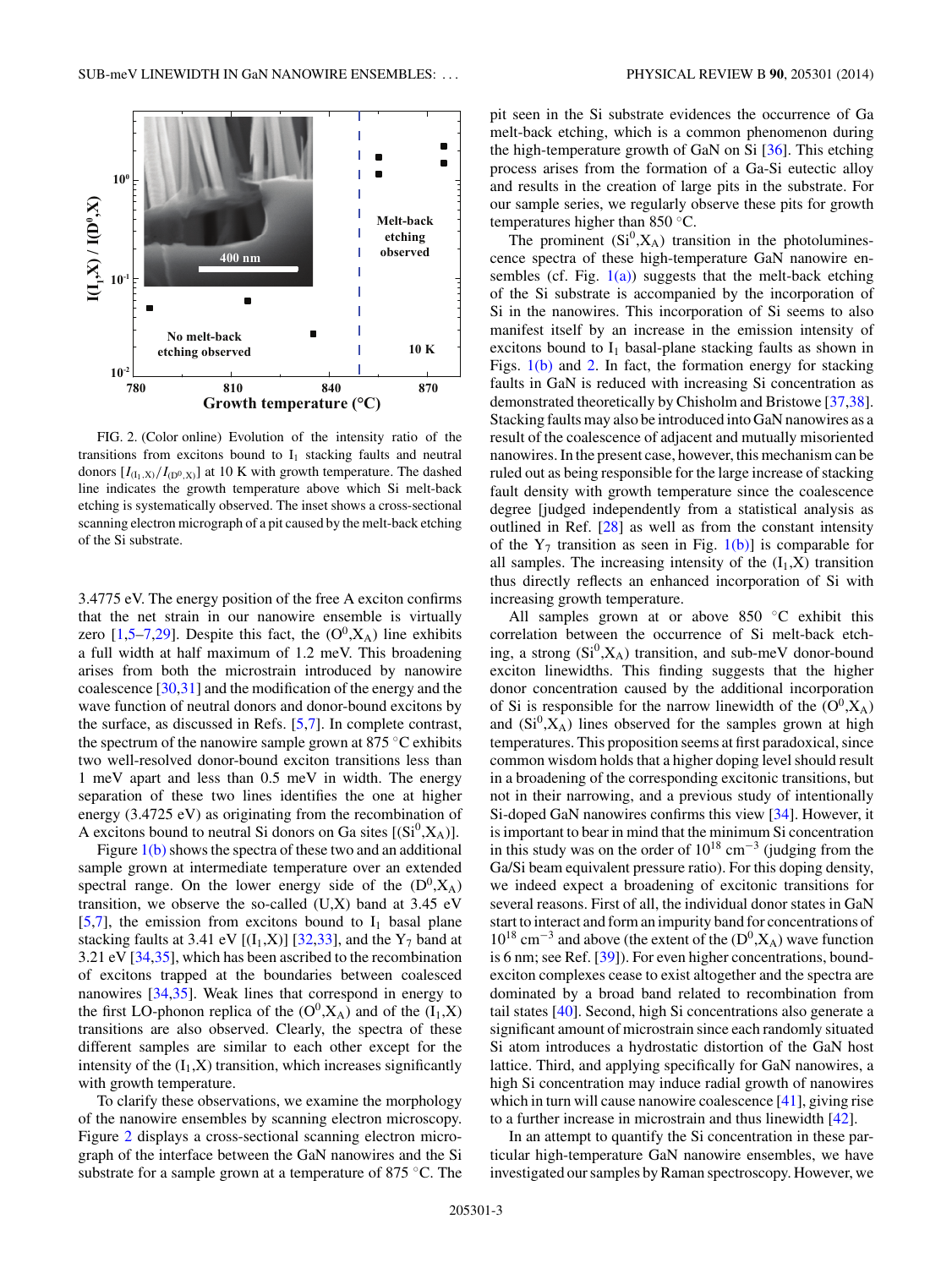<span id="page-3-0"></span>could not detect any shift or broadening of the  $E_1(\text{LO})$  mode, suggesting that the electron concentration is below  $10^{17}$  cm<sup>-3</sup> even for the samples grown at the highest temperatures [\[43\]](#page-8-0). To explain the decrease in donor-bound exciton emission linewidth with increasing Si concentration observed in Fig. [1,](#page-1-0) we investigate theoretically in Secs. IV and [V](#page-5-0) the properties of donors in GaN nanowires for a dopant concentration between  $10^{15}$  cm<sup>-3</sup> and  $10^{18}$  cm<sup>-3</sup>.

#### **IV. SURFACE-INDUCED PARABOLIC POTENTIAL**

In this section, we employ Monte Carlo simulations to evaluate the potential in nanowires with a diameter  $\phi$  between 20 and 200 nm and a donor concentration  $N_D$  between 1015 and 1018 cm<sup>−</sup>3. The donors are distributed randomly in the nanowires and we assume that the nanowires are fully depleted. Figure  $3(a)$  shows one realization for the distribution of donors in a nanowire with  $\phi = 80$  nm,  $L = 1.5$  µm, and  $N_D = 2 \times 10^{15}$  cm<sup>-3</sup>. The simulated nanowire contains 15 donors.

Figures  $3(b)-3(e)$  show the potential across various cross sections of the nanowire. The shape of the potential as well as the magnitude of the electric field across the section of the nanowire fluctuates along the nanowire length. For such a low doping density, each individual impurity strongly affects the local potential felt by the electron. In transport experiments such as those reported in Refs. [\[16,44\]](#page-8-0), the electronic properties of a single nanowire are averaged along the nanowire length. Accordingly, Figs.  $4(a)$ – $4(c)$  display the surface potential averaged along the nanowire axis [the *z* axis in Fig. 3(a)] for a nanowire with  $\phi = 80$  nm and  $N_D$  equal to  $10^{15}$ ,  $10^{16}$ , and  $10^{17}$  cm<sup>-3</sup>. Figures [4\(d\)–4\(e\)](#page-4-0) show the corresponding electric field along the *x* axis [dashed line in Figs.  $4(a) - 4(c)$  compared to that expected from the Poisson equation for a homogeneous distribution of charges with a concentration equal to  $N_D$  in an infinitely long cylindrical nanowire with diameter  $\phi$ . For  $N_D = 10^{17}$  cm<sup>-3</sup>, we obtain a good agreement between the computed  $V_e$  and the prediction of the Poisson equation. For donor concentrations equal to and larger than this value, the donor distribution can thus be considered as homogeneous. In contrast, for  $N_D = 10^{15}$  cm<sup>-3</sup>, there is no longer any correlation between *Ve* and the straight line predicted by the Poisson equation. For low donor concentrations well below  $N_D = 10^{16}$  cm<sup>-3</sup>, the shape of  $V_e$  is sensitive to the detailed distribution of donors and the surface-induced potential can in no way be reproduced by a parabola.

For obtaining a quantitative criterion for the validity of the assumption of a parabolic potential for each set of values  $(N_D, \phi)$ , we fit the evolution of the electric field across the section of the nanowire with the following linear regression:

$$
F(x) = F_{\text{surf}} \left( \frac{2x}{\phi} - 1 \right), \tag{1}
$$

where  $F_{\text{surf}}$  is the electric field at the surface of the nanowire and  $0 < x < \phi$  is the position along the *x* axis. We impose the condition that the electric field on the axis of the nanowire  $(x =$  $\phi/2$ ) is equal to zero for symmetry reasons. Note that Eq. (1)



FIG. 3. (Color online) (a) Cylindrical GaN nanowire with a diameter of 80 nm and a length of 1.5 µm. The dimensions are to scale. Donors are distributed randomly (red squares) and exhibit an average concentration of about  $2 \times 10^{15}$  cm<sup>-3</sup>. The gray arrows indicate the positions along the nanowire length where the sections shown in panels (b)–(e) have been taken. (b)–(e) Potential across the nanowire section for various positions along the nanowire length. The potential *Ve* is color coded, with low and high potential values displayed in blue and red, respectively.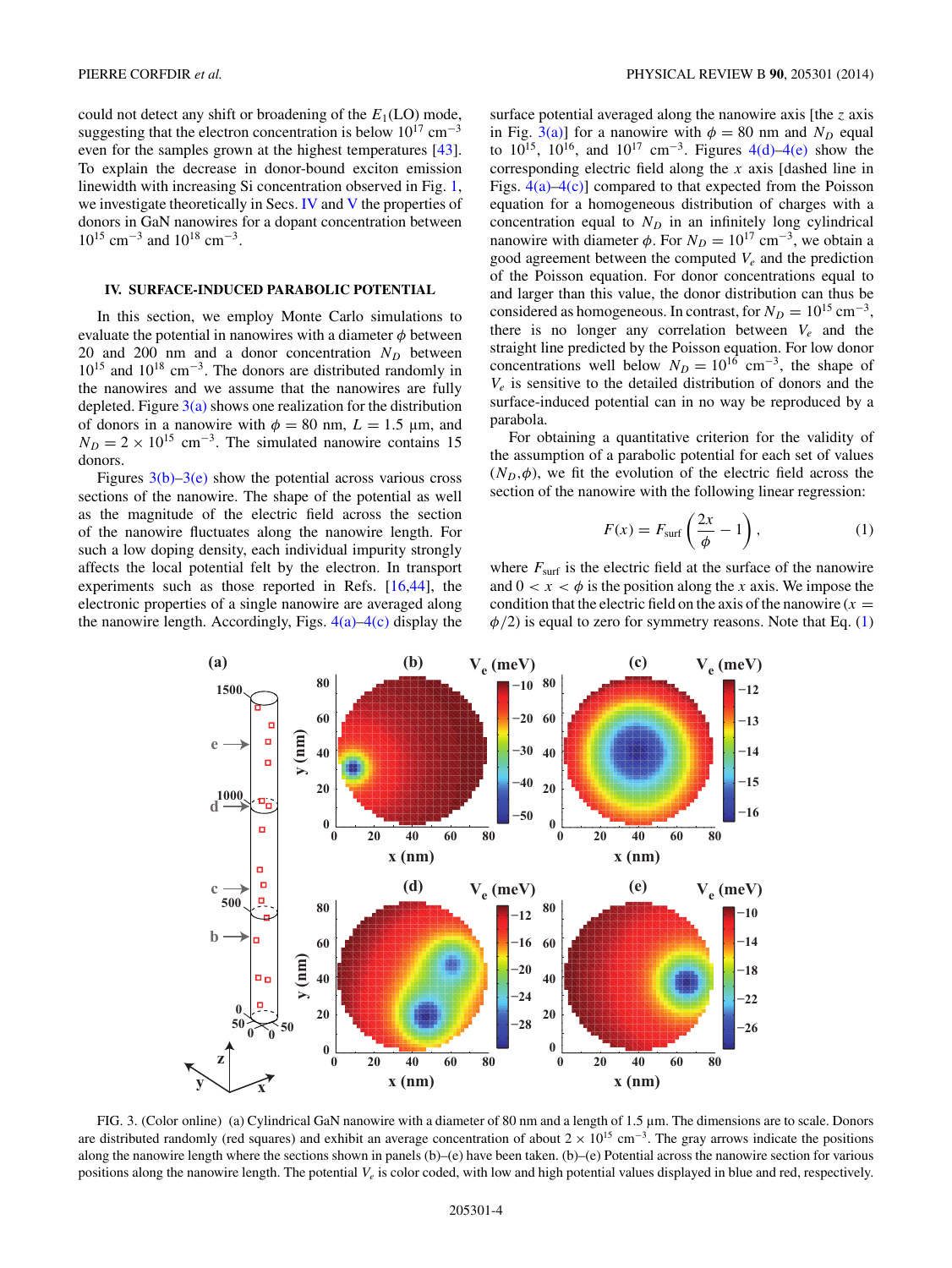<span id="page-4-0"></span>

FIG. 4. (Color online) (a)–(c) Average surface potential for a nanowire with a diameter and a length of 80 nm and 1.5 *μ*m, respectively. The average doping concentration  $N_D$  is (a)  $10^{15}$ , (b)  $10^{16}$ , and (c)  $10^{17}$  cm<sup>-3</sup>. The nanowires simulated in (a), (b), and (c) exhibit 3, 84, and 709 donors, respectively. The potential *Ve* is color coded, with low and high potential values coded in blue and red, respectively. (d)–(f) Corresponding electric field along the *x* axis (black line) across the center of the nanowire as indicated by the horizontal black dashed line in (a)–(c). The red line shows the result of a fit by Eq. [\(1\)](#page-3-0). The R-square value characterizes the deviation between the fit and the computed electric field.

applies only when the nanowire is fully depleted. For  $\phi > 100$ nm, donors situated in the inner core of GaN nanowires remain most probably unionized [\[16\]](#page-8-0) and *F* can be derived using the expressions given in Ref. [\[44\]](#page-8-0) or in Ref. [\[45\]](#page-8-0). We note, however, that there is no significant deviation between the results obtained by Eq. [\(1\)](#page-3-0) and the expressions in Refs. [\[44,45\]](#page-8-0) when  $\phi$  < 200 nm.

For a depleted nanowire and when surface potentials can be described by the Poisson equation, the electric field  $F<sub>surf</sub><sup>Poisson</sup>$  at the surface of the nanowire is

$$
F_{\text{surf}}^{\text{Poisson}} = \frac{qN_D\phi}{4\varepsilon},\tag{2}
$$

where  $\varepsilon = 9.5\varepsilon_0$  is the GaN dielectric constant. To grade the quality of the fit obtained using Eq.  $(1)$ , we utilize the R-square metric [\[46\]](#page-8-0). The R-square is given by  $1 - \frac{SS_{res}}{SS_{tot}}$ , where  $SS_{res}$ and *SS*tot are the residual sum of squares and the total sum of squares, respectively. When the R-square value averaged over ten realizations of the nanowire is larger than 0.9, we consider that the surface potential in a nanowire with a given set  $(N_D, \phi)$ can be described by a parabola.

Our findings are summarized in Fig. 5, which shows  $F_{\text{surf}}$ as a function of *φ* predicted by the Poisson equation for donor densities between  $10^{15}$  and  $10^{17}$  cm<sup>-3</sup>. Below the dashed line, the R-square values are below 0.9 and the actual surface potential in the nanowire does not agree with the result of the Poisson equation for a homogeneous distribution of donors. When  $\phi$  is decreased from 200 to 20 nm,  $N_D$  has to be increased from about  $10^{15}$  to a value in excess of  $10^{17}$  cm<sup>-3</sup> for surface potentials in the nanowire to be correctly described by the Poisson equation. For a nanowire length of 1.5  $\mu$ m, this condition corresponds to having more than 200 donors per nanowire.

The experimental determination of  $N_D$  is a challenging task, and consequently only a few values have been reported [\[21,44\]](#page-8-0). As mentioned in Sec. [III,](#page-1-0) Raman scattering shows the electron concentration in our nanowires to be below  $10^{17}$  cm<sup>-3</sup>



FIG. 5. (Color online) Surface electric field  $F_{\text{surf}}$  as a function of the nanowire diameter *φ* obtained using the Poisson equation for donor concentrations  $N_D$  of  $10^{15}$ ,  $10^{16}$ , and  $10^{17}$  cm<sup>-3</sup> (blue, green, and red solid lines, respectively). These values are reliable only above the black dashed line, which thus shows the lower limit for a given set of  $\phi$  and  $N_D$  for which the surface potential can be considered to be parabolic. The black and gray arrows indicate the *φ* below which the surface potential is not parabolic when  $N_D = 2 \times 10^{16}$  cm<sup>-3</sup> and  $2 \times 10^{15}$  cm<sup>-3</sup>, respectively.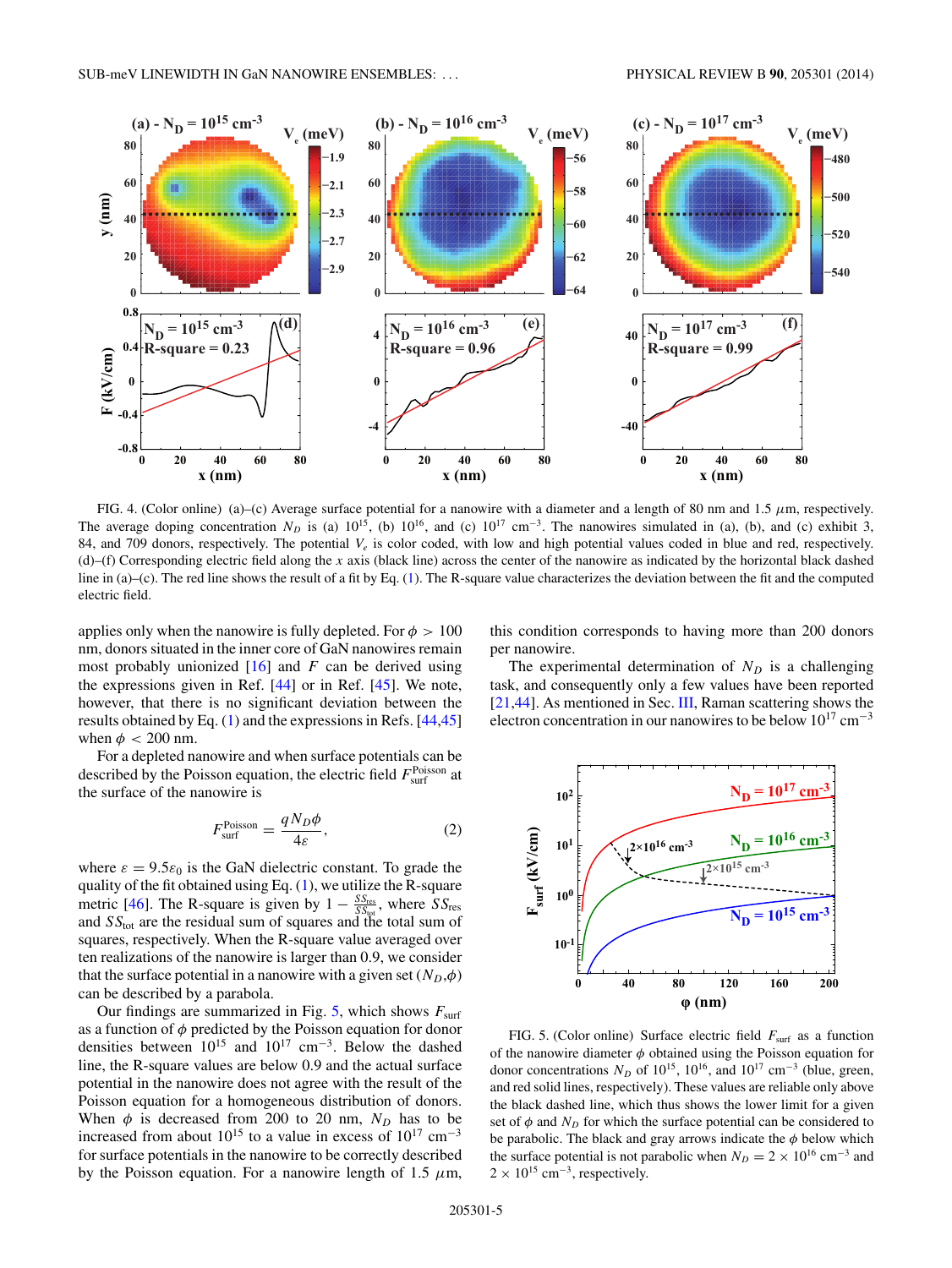<span id="page-5-0"></span>even for the samples grown at high temperatures  $[43]$ . Pfüller *et al.* [\[21\]](#page-8-0) obtained a value of  $8 \times 10^{15}$  cm<sup>-3</sup> from a statistical analysis of the exciton emission of single GaN nanowires with a diameter below 30 nm. This optical method is not affected by the considerations above. On the other hand, Sanford *et al.* [\[44\]](#page-8-0) deduced values between  $5 \times 10^{14}$  and 1015 cm<sup>−</sup><sup>3</sup> for nanowires with *φ* ranging from 140 to 700 nm from an analysis of photoconductivity experiments based on the validity of the Poisson equation [\[44\]](#page-8-0). For these low donor concentrations, it is clear from Fig. [5](#page-4-0) that Eq. [\(1\)](#page-3-0) (or similar expressions such as those in Refs. [\[44,45\]](#page-8-0)) fails to reproduce the surface potential in nanowires with  $\phi$  < 200 nm. It is, however, difficult to anticipate whether this breakdown of the continuum model leads to an over- or an underestimate of  $N_D$ in such experiments.

# **V. BINDING ENERGY OF DONORS IN THE PRESENCE OF INTERNAL ELECTRIC FIELDS**

Photoluminescence spectroscopy is the most sensitive method for the detection of impurities in semiconductors. For the case of GaN nanowires, the high sensitivity of photoluminescence spectroscopy has been exemplified in Ref. [\[21\]](#page-8-0), which reports the detection of the  $(D^0, X)$  transition even in single nanowires containing, on average, only a single donor. Photoluminescence spectroscopy is, however, completely insensitive to the presence of ionized donors. Because of the specific ratio of the effective masses of electrons and holes, the exciton-ionized donor-complex is not stable in GaN  $[47]$ ; i.e., the presence of ionized donors does not lead to a radiative transition observable in the photoluminescence spectra of GaN. Indirect evidence for the coexistence of neutral and ionized donors even at low temperatures has been obtained in the experiments reported in Refs. [\[8](#page-7-0)[,17\]](#page-8-0).

It is intuitively clear that the electric field associated with the ionized donors affects the energy of electrons bound to neutral donors. For flat-band conditions, the presence of the surface [\[13,14\]](#page-7-0) together with the dielectric mismatch [\[48,49\]](#page-8-0) leads to a strong site dependence of the binding energy of electrons to donors in nanowires [\[15\]](#page-8-0). In particular, the binding energy of donors at the surface of a thick GaN nanostructures is approximately 0.6 times that of donors in bulk [\[15\]](#page-8-0). Since the magnitude of surface-induced electric fields is much stronger at the surface than in the core of nanowires (cf. Fig. [4\)](#page-4-0), the properties of neutral donors at the surface of GaN nanowires should be affected.

Hence, we next calculate the binding energy of electrons to donors in nanowires in the presence of a surface-induced parabolic potential. We reduce the three-dimensional problem of a donor in a nanowire to a one-dimensional one by considering the simplified problem of a donor in a slab of GaN bounded by air. As shown in Ref. [\[15\]](#page-8-0), the properties of donors in a nanowire with a diameter  $\phi$  are well reproduced using a nanoslab geometry with a nanoslab thickness  $d = \phi$ . This fact remains true even when  $\phi$  is as small as 10 nm.

Regarding the symmetry of the potential for an electron in a nanoslab and in the presence of a donor, we choose to set up the problem using cylindrical coordinates. The Hamiltonian  $\mathcal H$  for an electron with coordinates ( $\rho, \theta, x$ ) in a nanoslab and in the presence of a donor is given by

$$
\mathcal{H} = -\frac{\hbar^2}{2m_e}\nabla^2 + V_e(x) + V_e^{\text{d}}(x) + V_e^{\text{self}}(x),\tag{3}
$$

where  $m_e = 0.2m_0$  is the electron effective mass. In Eq. (3),

$$
V_e^d = -\frac{e^2}{4\pi\varepsilon} \sum_{n=-\infty}^{n=+\infty} \left(\frac{\varepsilon_r - 1}{\varepsilon_r + 1}\right)^{|n|} \frac{1}{\sqrt{(x - d_n)^2 + \rho^2}} \qquad (4)
$$

describes the interaction of the electron with the donor and the image charges of the donor while

$$
V_e^{\text{self}} = \frac{e^2}{4\pi\varepsilon} \sum_{n=-\infty, n\neq 0}^{n=+\infty} \frac{1}{2} \left(\frac{\varepsilon_r - 1}{\varepsilon_r + 1}\right)^{|n|} \frac{1}{|x - x_n|}
$$
(5)

accounts for the electron self-energy. The donor and its images are on the *x* axis with coordinates  $x = d_0$  and  $x = d_{n,n\neq 0}$ , respectively, and  $x_n$  corresponds to the on-axis coordinate of the *n*th image of the electron. The coordinates  $d_n$  and  $x_n$  are obtained following Refs. [\[50,51\]](#page-8-0). The potential term  $V_e(x_e)$  is the potential across the nanowire section and we assume it to be parabolic. We choose the following trial wave function for the electron:

$$
\Psi_e(x,\rho) = \frac{N}{\lambda} f_e(x) e^{-\frac{\rho}{\lambda}} \tag{6}
$$

with *N* being a normalization factor,  $\lambda$  describing the extent of the electron wave function in the plane of the nanoslab, and  $f_e(x)$  representing the electron envelope function along the confinement axis. The Schrödinger equation is solved numerically using the effective potential formalism (for more details, see Refs. [\[15,52\]](#page-8-0)), allowing us to deduce the electron wave function and binding energy for various values of  $F_{\text{surf}}$ and  $\phi$ . The electron density giving rise to such a surface electric field in nanowires can be obtained using Eq. [\(2\)](#page-4-0).

Figure  $6(a)$  shows the ground-state wave function of an electron bound to a surface donor for a nanoslab of width  $d = 100$  nm. The electron wave function is formed from one lobe of a 2*p*-like wave function, in agreement with the early works of Levine [\[13\]](#page-7-0) and Satpathy [\[14\]](#page-7-0). The binding energy of an electron to such a surface donor is 17.7 meV, significantly larger than the 7 meV predicted by those reports which neglected the dielectric mismatch at the nanoslab surface [\[15,48,49\]](#page-8-0).

Figures  $6(b)$ – $6(d)$  show the evolution of the electron wave function for a nanoslab with  $d = 100$  nm and for various magnitudes of  $F_{\text{surf}}$ . For  $F_{\text{surf}} < 5 \text{ kV/cm}$ , the electron remains bound to the donor atom and the 2*p* shape of its wave function is mostly maintained. For  $F_{\text{surf}} = 7.5 \text{ kV/cm}$ , the electron wave function starts to spread towards the center of the nanoslab and its spatial extent increases significantly [cf. Fig.  $6(c)$ ]. For even larger values of  $F_{\text{surf}}$ , the built-in electric fields dominate over the Coulomb interaction between the electron and the donor: the electron wave function is centered in the nanoslab, its spreading reduces, and its shape corresponds to a Hermite polynomial.

To quantify the change in spatial extent of the electron wave function, we utilize the standard deviation of the electron position  $\sigma = \{ \int x^2 |f_e(x)|^2 dx - \int [f_e(x)]^2 dx \}^{1/2}$  as a function of  $F_{\text{surf}}$  as shown in Fig. [7.](#page-6-0) When  $\sigma$  is maximum, the parabolic potential that attracts the electron towards the center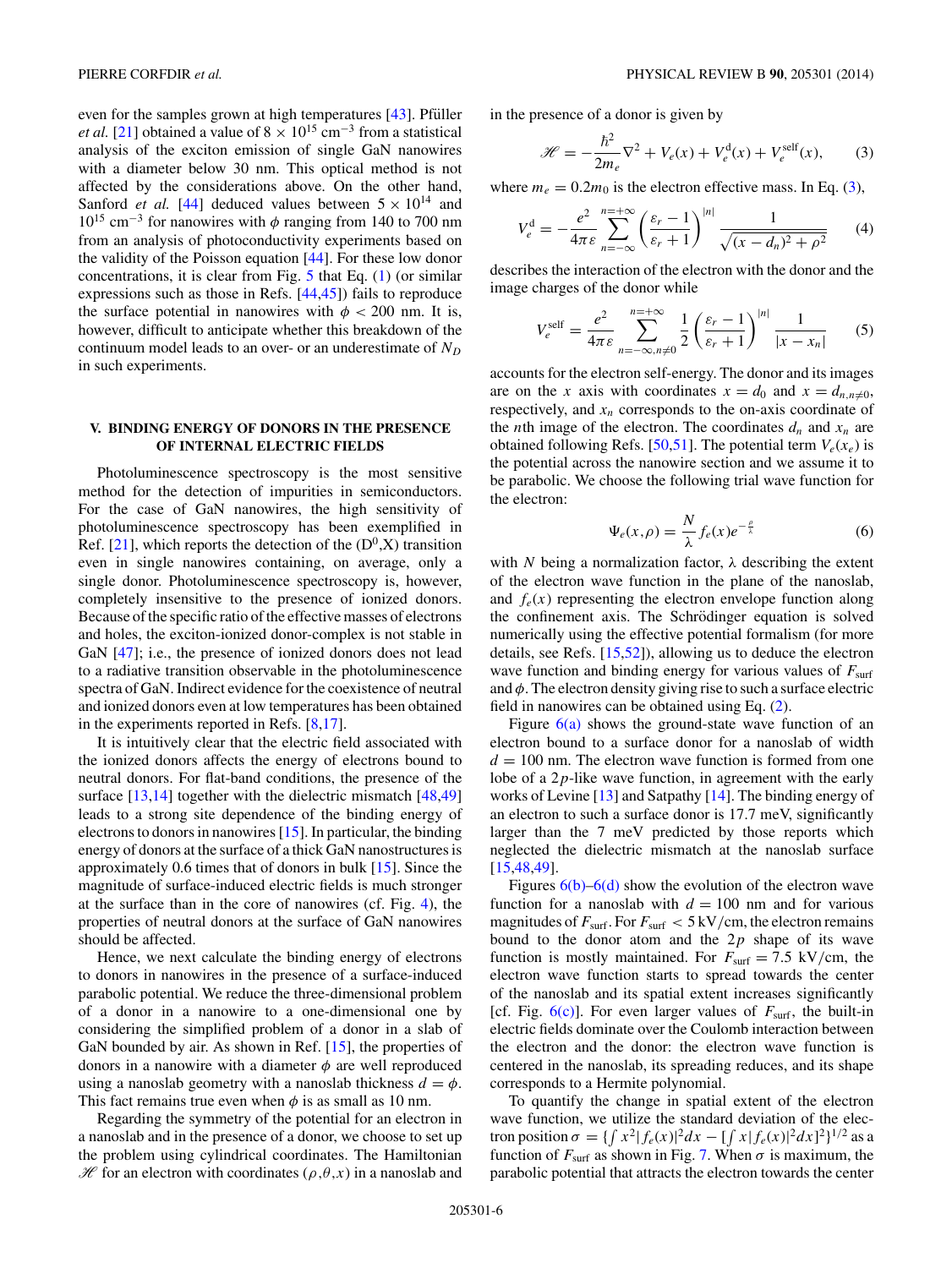<span id="page-6-0"></span>

FIG. 6. (Color online) Effective potential (green solid line) and probability distribution  $|f_e|^2$  (blue solid line) for an electron in a GaN nanoslab with a thickness of 100 nm and for a surface electric field *F*surf of 0 (a), 2.5 (b), 7.5 (c), and 20 kV*/*cm (d). The donor is located at the left surface of the nanoslab. The *y* scale for  $|f_e|^2$  is shown in arbitrary units.

of the nanoslab counterbalances exactly the attraction exerted by the donor. For  $d = 100$  nm and  $F_{\text{surf}} = 0$ ,  $\sigma = 3.7$  nm for a surface donor. The maximum value of  $\sigma$  of 15.2 nm is obtained for  $F_{\text{surf}} = 9.5$  kV. For even larger values of  $F_{\text{surf}}$ , the electron is delocalized towards the center of the nanoslab. The surface donor is therefore ionized. We note that in the absence of a surface donor, increasing  $F_{\text{surf}}$  leads to a monotonous decrease of  $\sigma$ .

Figure  $8(a)$  shows the ionization field  $F_i$ , defined as the value of  $F_{\text{surf}}$  that maximizes  $\sigma$  for a given *d*, as a function of *d*. The ionization of surface donors occurs for values of  $N_D$  for which  $V_e$  is parabolic [cf. Fig.  $8(b)$ ]. Second, the evolution of  $F_i$ with *d* is not monotonic: as shown in Fig.  $8(a)$ , the maximum  $F_i$  is 28 kV/cm when  $d = 32$  nm. Note that this ionization



FIG. 7. (Color online) Standard deviation of the electron position *σ* as a function of the surface electric field  $F_{\text{surf}}$  for three nanoslab thicknesses *d*.



FIG. 8. (Color online) (a) Surface donor ionization field  $F_i$  as a function of the nanoslab thickness *d* (squares). The solid line shows the smallest possible surface electric field for which the surface potential is parabolic for a nanowire with a diameter  $\phi = d$ . The ionization of surface donors occurs systematically in a regime where the surface potential can be computed with the Poisson equation. (b) Donor concentration  $N_D$  required to induce a surface electric field of magnitude  $F_i$  as a function of the slab thickness  $d$ .

field is three times smaller than that expected for donors in the bulk [\[53\]](#page-8-0). When *d* is decreased below 32 nm, *F*<sup>i</sup> decreases due to an enhanced interaction between the electron and the image charges located at the interface of the nanoslab on the opposite side of the surface donor. In contrast, when the *d* is larger than 32 nm, the interaction of the electron with all-but-the-nearest of its images becomes marginal. Therefore, for a given  $F_{\text{surf}}$ , the larger the value of  $\phi$ , the larger the potential difference between the center and the surface of the nanowire, and the smaller will be the ionization field *Fi*.

## **VI. DISCUSSION**

As discussed in Sec. [III,](#page-1-0) the linewidth of the donorbound exciton transition measured at 10 K from a GaN nanowire ensemble formed at temperatures below 850 ◦C is comparatively large, namely, about  $1-2$  meV (cf. Fig.  $1(a)$  and Refs. [\[1,5–7](#page-7-0)[,29\]](#page-8-0)). We have shown in Sec. [V](#page-5-0) that the nanowire surface leads to a distortion of the donor wave function and, in particular, to a change in electron binding energy. It is safe to assume that the energy of donor-bound excitons (formed of two electrons and a hole orbiting around a charged donor [\[39\]](#page-8-0)) as well as their recombination energy are affected in an analogous way. Therefore, even in the absence of microstrain,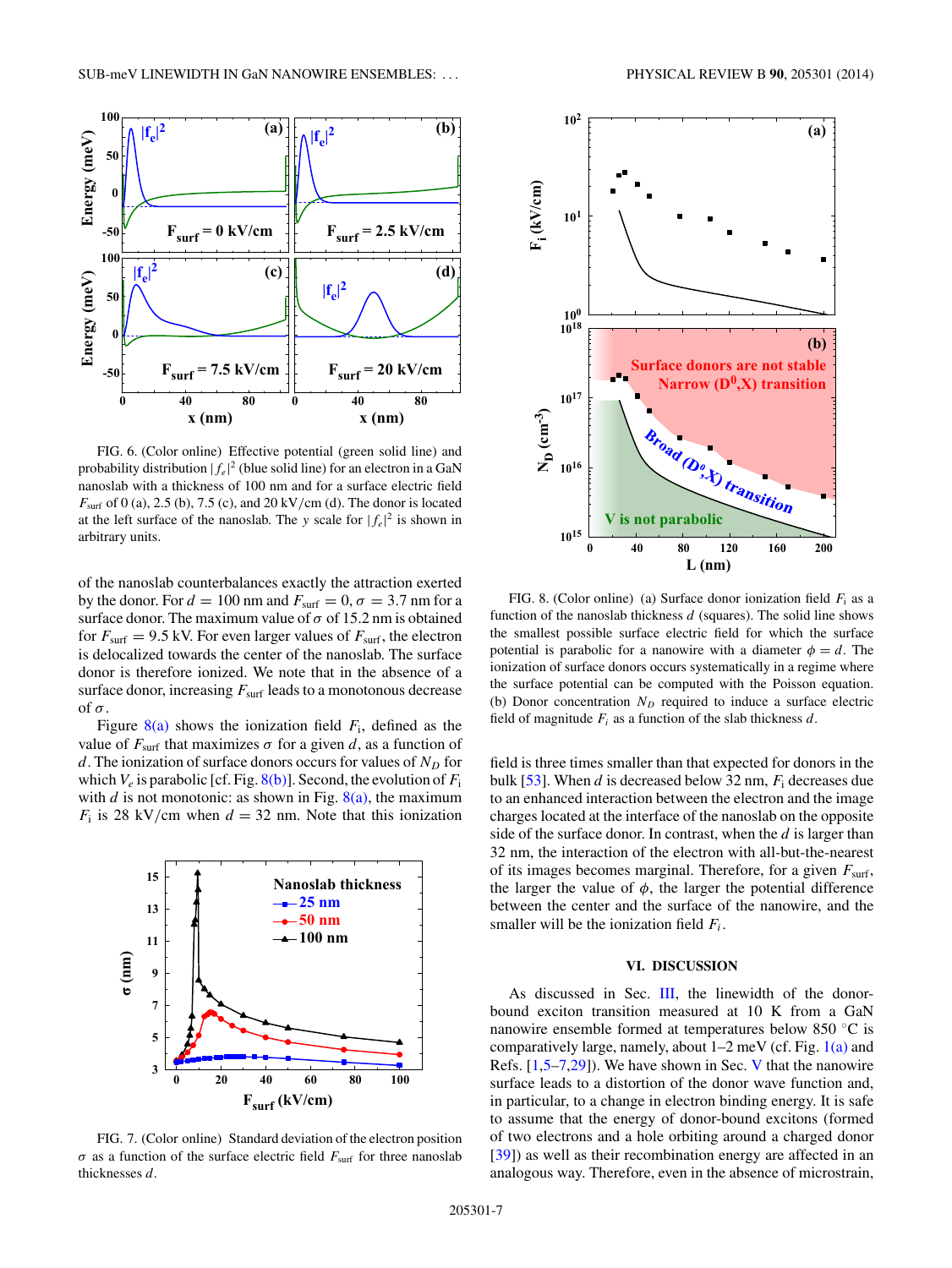<span id="page-7-0"></span>the donor-bound exciton transitions is intrinsically broadened due to the random distribution of donors in nanowires [5,7].

The result of our present calculations provides further insight into the optical properties of GaN nanowires. First of all, surface donors in nanowires with *φ* of the order of 80– 100 nm are ionized when *F*surf is larger than about 10 kV*/*cm [cf. Fig.  $8(a)$ ]. This field corresponds to donor concentration of 2 × 10<sup>16</sup> cm<sup>-3</sup> [Fig. [8\(b\)\]](#page-6-0), a rather typical value for GaN in general, and close to the values reported by Pfüller *et al.* [\[21\]](#page-8-0) and Sanford *et al.* [\[44\]](#page-8-0) for GaN nanowires in particular. Since the binding energy of donor-bound excitons is a fraction of that of the corresponding donors [\[54\]](#page-8-0), surface-donor-bound excitons are not stable in nanowires for which  $F_{\text{surf}}$  is larger than *F*i. Second, the large spatial extent of the wave function of an electron or of an exciton bound to a surface donor can also contribute to the instability of these complexes in nanowires. As shown in Fig. [5,](#page-4-0) for a nanowire with  $\phi = 100$  nm,  $F_{\text{surf}}$ increases from 0.9 to 9 kV/cm when  $N_D$  increases from 10<sup>15</sup> to 1016 cm<sup>−</sup>3. This increase in *F*surf is accompanied by an increase of  $\sigma$  from 3.7 to 13.4 nm (cf. Fig. [7\)](#page-6-0). The volume probed by the electron wave function therefore increases by a factor of nearly 50 as compared to bulklike donors. Consequently, for GaN nanowires of moderate doping density, the wave function of a surface-donor-bound electron may certainly probe other impurities, e.g., neutral donors located at the core of the nanowire, and bind to them if energetically favorable. Note that this comment also applies to donor-bound excitons, whose wave function in bulk material is typically two times larger than that of the electron bound to a neutral donor [\[39\]](#page-8-0).

In the light of these findings, it is interesting to note that cathodoluminescence maps taken from the cross section of these nanowire ensembles reveal a much weaker emission from the bottom 1 µm of the nanowires compared to the top 2  $\mu$ m (see Fig. 2 in Ref. [\[55\]](#page-8-0)). This finding indicates that the Si concentration in the bottom segment of these nanowires is sufficiently high to induce electric fields of such magnitude that both bound and free excitons are dissociated. The surface potential in these segments thus leads to a spatial separation of the photogenerated carriers with electrons gathering in the center of the nanowires, and holes accumulating at their surface.

# **VII. CONCLUSION**

Our calculations demonstrate that surface-donor-bound excitons do not form in nanowires with doping levels exceeding a certain, diameter-dependent threshold. As a consequence, the "intrinsic" broadening of the donor-bound exciton transition in GaN nanowires should abruptly disappear at this threshold for a given nanowire diameter. For a spontaneously formed GaN nanowire ensemble with its comparatively broad diameter distribution, the transition may be a gradual one, but we would certainly expect a reduction of the linewidth of the donor-bound exciton transition upon an increase of the doping level from low ( $10^{15}$  cm<sup>-3</sup>) to moderate ( $10^{17}$  cm<sup>-3</sup>). An abrupt reduction of the linewidth of the donor-bound exciton transition is precisely what we observe experimentally for our GaN nanowire ensembles as soon as Si incorporation sets in at high growth temperatures. Our calculations thus explain the seemingly conflicting results of an increased donor concentration and a reduced linewidth. Assuming that the minimum linewidth of 400  $\mu$ eV observed for the (O<sup>0</sup>,X<sub>A</sub>) line of the high-temperature GaN nanowire is free from surface contributions, these results allow us to get a glimpse onto the actual structural perfection of GaN nanowire ensembles. Taking into account the instrumental broadening of 250  $\mu$ eV, the linewidth observed corresponds to a residual inhomogeneous broadening of about 300 µeV, which is probably due to microstrain generated by the coalescence of adjacent nanowires [\[28,30,31\]](#page-8-0). In any case, the crystal quality of these spontaneously formed GaN nanowires on Si is clearly on par with that of freestanding GaN [\[56\]](#page-8-0).

## **ACKNOWLEDGMENTS**

The authors would like to thank Timur Flissikowski for a critical reading of the manuscript. They are indebted to Lutz Geelhaar, Holger T. Grahn, and Henning Riechert for continuous encouragement and support. Financial support of this work by the Deutsche Forschungsgemeinschaft within SFB 951 is gratefully acknowledged.

- [1] E. Calleja, M. A. Sánchez-García, F. Sánchez, F. Calle, F. B. Naranjo, E. Muñoz, U. Jahn, and K. Ploog, *[Phys. Rev. B](http://dx.doi.org/10.1103/PhysRevB.62.16826)* [62](http://dx.doi.org/10.1103/PhysRevB.62.16826), [16826](http://dx.doi.org/10.1103/PhysRevB.62.16826) [\(2000\)](http://dx.doi.org/10.1103/PhysRevB.62.16826).
- [2] V. Consonni, M. Hanke, M. Knelangen, L. Geelhaar, A. Trampert, and H. Riechert, [Phys. Rev. B](http://dx.doi.org/10.1103/PhysRevB.83.035310) **[83](http://dx.doi.org/10.1103/PhysRevB.83.035310)**, [035310](http://dx.doi.org/10.1103/PhysRevB.83.035310) [\(2011\)](http://dx.doi.org/10.1103/PhysRevB.83.035310).
- [3] M. Sobanska, K. Klosek, J. Borysiuk, S. Kret, G. Tchutchulasvili, S. Gieraltowska, and Z. R. Zytkiewicz, [J. Appl. Phys.](http://dx.doi.org/10.1063/1.4863456) **[115](http://dx.doi.org/10.1063/1.4863456)**, [043517](http://dx.doi.org/10.1063/1.4863456) [\(2014\)](http://dx.doi.org/10.1063/1.4863456).
- [4] J. B. Schlager, K. A. Bertness, P. T. Blanchard, L. H. Robins, A. Roshko, and N. A. Sanford, [J. Appl. Phys.](http://dx.doi.org/10.1063/1.2940732) **[103](http://dx.doi.org/10.1063/1.2940732)**, [124309](http://dx.doi.org/10.1063/1.2940732) [\(2008\)](http://dx.doi.org/10.1063/1.2940732).
- [5] P. Corfdir, P. Lefebvre, J. Ristic, P. Valvin, E. Calleja, ´ A. Trampert, J.-D. Ganière, and B. Deveaud-Plédran, J. Appl. Phys. **[105](http://dx.doi.org/10.1063/1.3062742)**, [013113](http://dx.doi.org/10.1063/1.3062742) [\(2009\)](http://dx.doi.org/10.1063/1.3062742).
- [6] Y. S. Park, T. W. Kang, H. Im, S.-K. Lee, Y.-H. Cho, C. M. Park, M.-S. Han, and R. A. Taylor, [J. Nanoelectron. Optoelectron.](http://dx.doi.org/10.1166/jno.2009.1044) **[4](http://dx.doi.org/10.1166/jno.2009.1044)**, [307](http://dx.doi.org/10.1166/jno.2009.1044) [\(2009\)](http://dx.doi.org/10.1166/jno.2009.1044).
- [7] O. Brandt, C. Pfüller, C. Chèze, L. Geelhaar, and H. Riechert, [Phys. Rev. B](http://dx.doi.org/10.1103/PhysRevB.81.045302) **[81](http://dx.doi.org/10.1103/PhysRevB.81.045302)**, [045302](http://dx.doi.org/10.1103/PhysRevB.81.045302) [\(2010\)](http://dx.doi.org/10.1103/PhysRevB.81.045302).
- [8] C. Pfüller, O. Brandt, F. Grosse, T. Flissikowski, C. Chèze, [V. Consonni, L. Geelhaar, H. T. Grahn, and H. Riechert,](http://dx.doi.org/10.1103/PhysRevB.82.045320) Phys. Rev. B **[82](http://dx.doi.org/10.1103/PhysRevB.82.045320)**, [045320](http://dx.doi.org/10.1103/PhysRevB.82.045320) [\(2010\)](http://dx.doi.org/10.1103/PhysRevB.82.045320).
- [9] A. Gorgis, T. Flissikowski, O. Brandt, C. Cheze, L. Geelhaar, H. ` Riechert, and H. T. Grahn, [Phys. Rev. B](http://dx.doi.org/10.1103/PhysRevB.86.041302) **[86](http://dx.doi.org/10.1103/PhysRevB.86.041302)**, [041302\(R\)](http://dx.doi.org/10.1103/PhysRevB.86.041302) [\(2012\)](http://dx.doi.org/10.1103/PhysRevB.86.041302).
- [10] K. P. Korona, Z. R. Zytkiewicz, P. Perkowska, J. Borysiuk, M. Sobanska, J. Binder, and K. Klosek, Acta Phys. Pol. A **122**, 1001 (2012).
- [11] D. Segev and C. G. V. D. Walle, [Europhys. Lett.](http://dx.doi.org/10.1209/epl/i2006-10250-2) **[76](http://dx.doi.org/10.1209/epl/i2006-10250-2)**, [305](http://dx.doi.org/10.1209/epl/i2006-10250-2) [\(2006\)](http://dx.doi.org/10.1209/epl/i2006-10250-2).
- [12] L. Lymperakis, P. H. Weidlich, H. Eisele, M. Schnedler, J.-P. Nys, B. Grandidier, D. Stievenard, R. E. Dunin-Borkowski, J. ´ Neugebauer, and P. Ebert, [Appl. Phys. Lett.](http://dx.doi.org/10.1063/1.4823723) **[103](http://dx.doi.org/10.1063/1.4823723)**, [152101](http://dx.doi.org/10.1063/1.4823723) [\(2013\)](http://dx.doi.org/10.1063/1.4823723).
- [13] J. D. Levine, [Phys. Rev.](http://dx.doi.org/10.1103/PhysRev.140.A586) **[140](http://dx.doi.org/10.1103/PhysRev.140.A586)**, [A586](http://dx.doi.org/10.1103/PhysRev.140.A586) [\(1965\)](http://dx.doi.org/10.1103/PhysRev.140.A586).
- [14] S. Satpathy, [Phys. Rev. B](http://dx.doi.org/10.1103/PhysRevB.28.4585) **[28](http://dx.doi.org/10.1103/PhysRevB.28.4585)**, [4585](http://dx.doi.org/10.1103/PhysRevB.28.4585) [\(1983\)](http://dx.doi.org/10.1103/PhysRevB.28.4585).